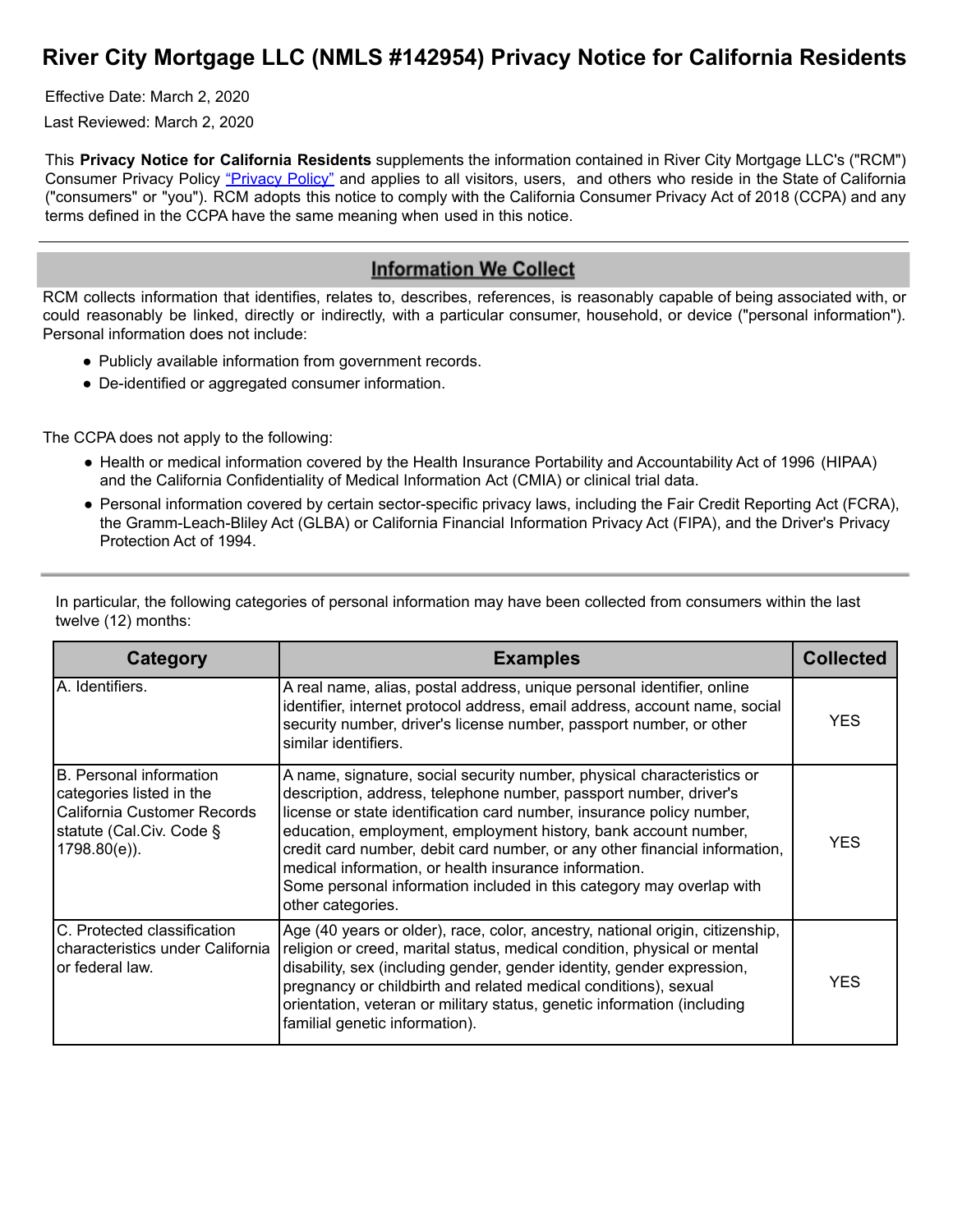| Category                                                                                                                                                       | <b>Examples</b>                                                                                                                                                                                                                                                                                                                            | <b>Collected</b> |
|----------------------------------------------------------------------------------------------------------------------------------------------------------------|--------------------------------------------------------------------------------------------------------------------------------------------------------------------------------------------------------------------------------------------------------------------------------------------------------------------------------------------|------------------|
| D. Commercial information.                                                                                                                                     | Records of personal property, products or services purchased, obtained,<br>or considered, or other purchasing or consuming histories or tendencies.                                                                                                                                                                                        | <b>YES</b>       |
| E. Biometric information.                                                                                                                                      | Genetic, physiological, behavioral, and biological characteristics, or<br>activity patterns used to extract a template or other identifier or identifying<br>information, such as fingerprints, faceprints, and voiceprints, iris or retina<br>scans, keystroke, gait, or other physical patterns, and sleep, health, or<br>exercise data. | <b>NO</b>        |
| F. Internet or other similar<br>network activity.                                                                                                              | Browsing history, search history, information on a consumer's interaction<br>with a website, application, or advertisement.                                                                                                                                                                                                                | <b>YES</b>       |
| G. Geolocation data.                                                                                                                                           | Physical location or movements.                                                                                                                                                                                                                                                                                                            | NO.              |
| H. Sensory data.                                                                                                                                               | Audio, electronic, visual, thermal, olfactory, or similar information.                                                                                                                                                                                                                                                                     | NO.              |
| I. Professional or<br>employment-relate<br>d information.                                                                                                      | Current or past job history or performance evaluations.                                                                                                                                                                                                                                                                                    | <b>YES</b>       |
| J. Non-public education<br>information (per the Family<br><b>Educational Rights and</b><br>Privacy Act (20 U.S.C.<br>Section 1232g, 34 C.F.R. Part<br>$99$ )). | Education records directly related to a student maintained by an<br>educational institution or party acting on its behalf, such as grades,<br>transcripts, class lists, student schedules, student identification codes,<br>student financial information, or student disciplinary records.                                                | NO               |
| K. Inferences drawn from<br>other personal information.                                                                                                        | Profile reflecting a person's preferences, characteristics, psychological<br>trends, predispositions, behavior, attitudes, intelligence, abilities, and<br>aptitudes.                                                                                                                                                                      | <b>YES</b>       |

RCM obtains the categories of personal information listed above from the following categories of sources:

- Directly from you.
	- For example, from forms you complete or products and services you purchase. Information you provide.
- Indirectly from you.
	- For example, from observing your actions on our Website.

## **Use of Personal Information**

RCM may use or disclose the personal information we collect for one or more of the following purposes:

- To fulfill or meet the reason you provided the information. For example, if you share your name and contact information to request a price quote or ask a question about our products or services, we will use that personal information to respond to your inquiry. If you provide your personal information to purchase a product or service, we will use that information to process your payment and facilitate delivery. We may also save your information to facilitate new product orders or process returns.
- To provide, support, personalize, and develop our Website, products, and services.
- To create, maintain, customize, and secure your account with us.
- To process your requests, purchases transactions, and payments and prevent transactional fraud.
- To provide you with support and to respond to your inquiries, including to investigate and address your concerns and monitor and improve our responses.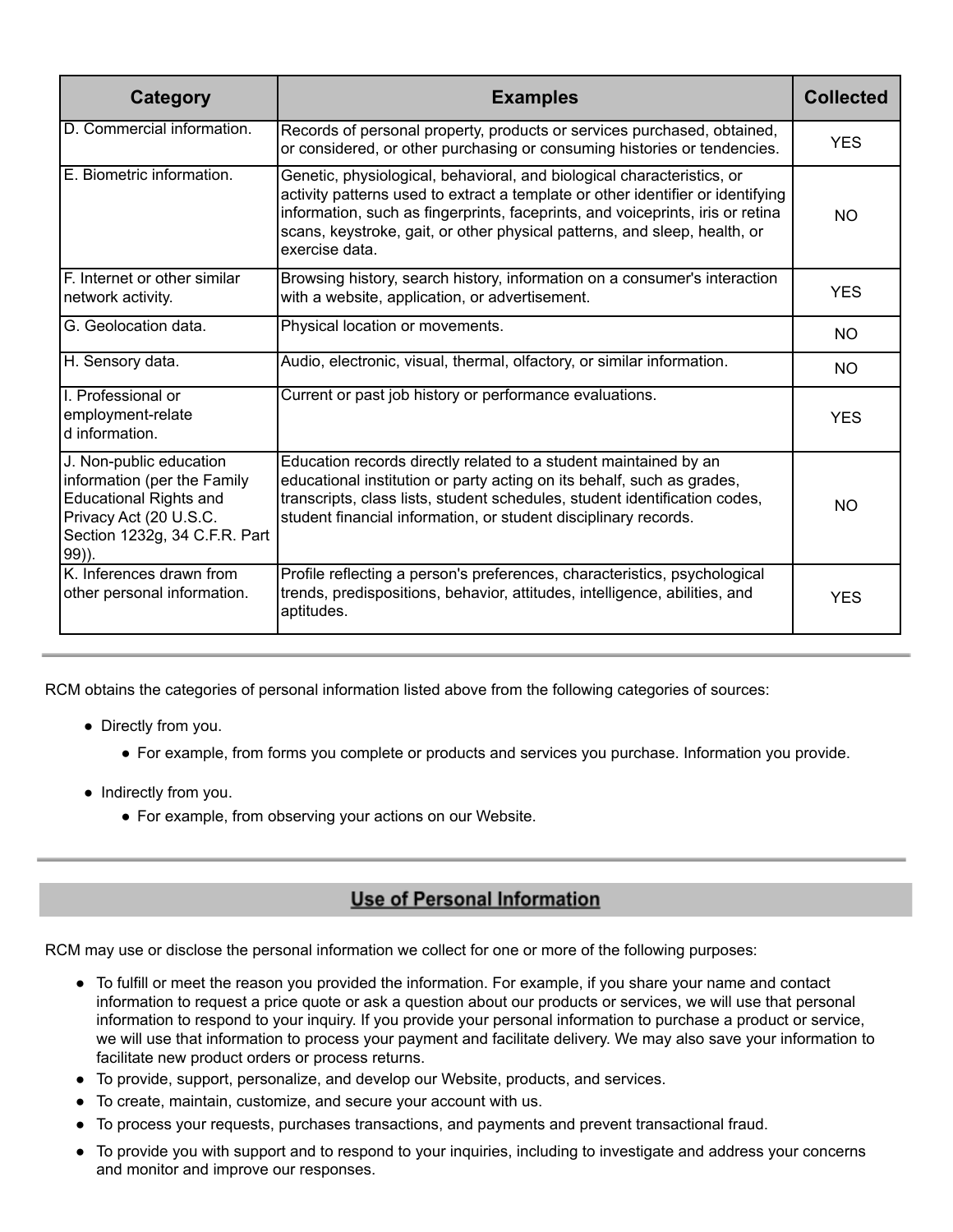- To personalize your Website experience and to deliver content and product and service offerings relevant to your interests, including targeted offers and ads through our Website, third-party sites, and via email or text message (with your consent, where required by law).
- To help maintain the safety, security, and integrity of our Website, products and services, databases and other technology assets, and business.
- For testing, research, analysis, and product development, including to develop and improve our Website, products, and services.
- To respond to law enforcement requests and as required by applicable law, court order, or governmental regulations.
- As described to you when collecting your personal information or as otherwise set forth in the CCPA.
- To evaluate or conduct a merger, divestiture, restructuring, reorganization, dissolution, or other sale or transfer of some or all of our assets, whether as a going concern or as part of bankruptcy, liquidation, or similar proceeding, in which personal information held by us about our consumers is among the assets transferred.

RCM will not collect additional categories of personal information or use the personal information we collected for materially different, unrelated, or incompatible purposes without providing you notice.

## **Sharing Personal Information**

RCM may disclose your personal information to a third party for a business purpose. When we disclose personal information for a business purpose, we enter a contract that describes the purpose and requires the recipient to both keep that personal information confidential and not use it for any purpose except performing the contract.

RCM shares your personal information with the following categories of third parties:

• Service providers.

## Disclosures of Personal Information for a Business Purpose

In the preceding twelve (12) months, RCM may have disclosed the following categories of personal information for a business purpose:

Category A: Identifiers.

Category B: California Customer Records personal information categories.

Category C: Protected classification characteristics under California or federal law.

Category D: Commercial information.

Category F: Internet or other similar network activity.

Category I: Professional or employment-related information.

Category K: Inferences drawn from other personal information.

RCM discloses your personal information for a business purpose to the following categories of third parties:

• Service providers.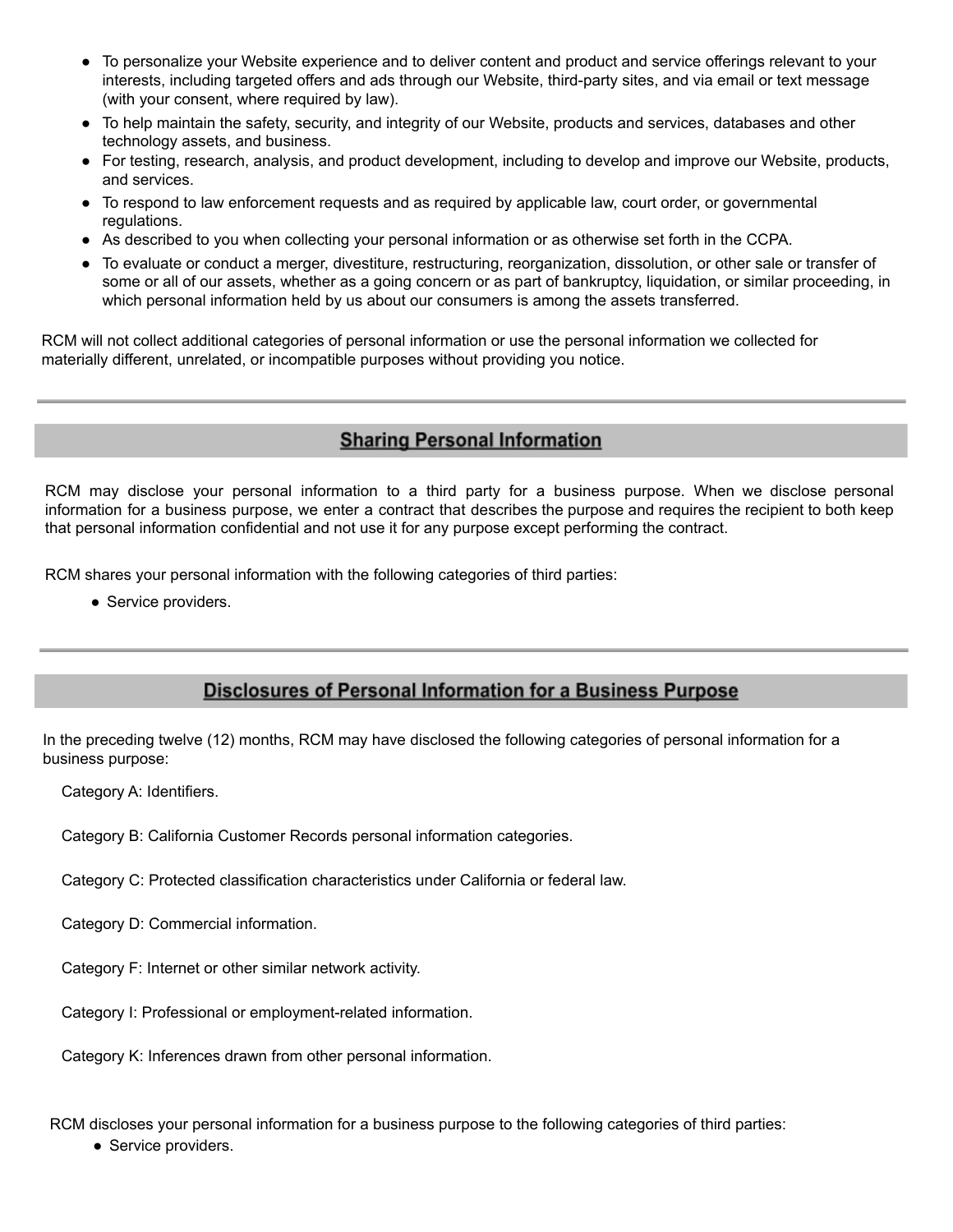In the preceding twelve (12) months, RCM has not sold any of your personal information.

## **Your Rights and Choices**

The CCPA provides consumers (California residents) with specific rights regarding their personal information. This section describes your CCPA rights and explains how to exercise those rights.

### **Access to Specific Information and Data Portability Rights**

You have the right to request that RCM discloses certain information to you about our collection and use of your personal information over the past twelve (12) months. Once we receive and confirm your verifiable consumer request, we will disclose to you:

- The categories of personal information we collected about you.
- The categories of sources for the personal information we collected about you.
- Our business or commercial purpose for collecting or selling that personal information.
- The categories of third parties with whom we share that personal information.
- The specific pieces of personal information we collected about you (also called a data portability request).
- If we sold or disclosed your personal information for a business purpose, two (2) separate lists disclosing:
	- Sales, identifying the personal information categories that each category of recipient purchased; and
	- Disclosures for a business purpose, identifying the personal information categories that each category of recipient obtained.

#### **Deletion Request Rights**

You have the right to request that RCM deletes any of your personal information that we collected from you and retained, subject to certain exceptions. Once we receive and confirm your verifiable consumer request, we will delete (and direct our service providers to delete) your personal information from our records, unless an exception applies.

RCM may deny your deletion request if retaining the information is necessary for us or our service provider(s) to:

- Complete the transaction for which we collected the personal information, provide a good or service that you requested, take actions reasonably anticipated within the context of our ongoing business relationship with you, fulfill the terms of a written warranty or product recall conducted in accordance with federal law, or otherwise perform our contract with you.
- Detect security incidents, protect against malicious, deceptive, fraudulent, or illegal activity, or prosecute those responsible for such activities.
- Debug products to identify and repair errors that impair existing intended functionality.
- Exercise free speech, ensure the right of another consumer to exercise their free speech rights, or exercise another right provided for by law.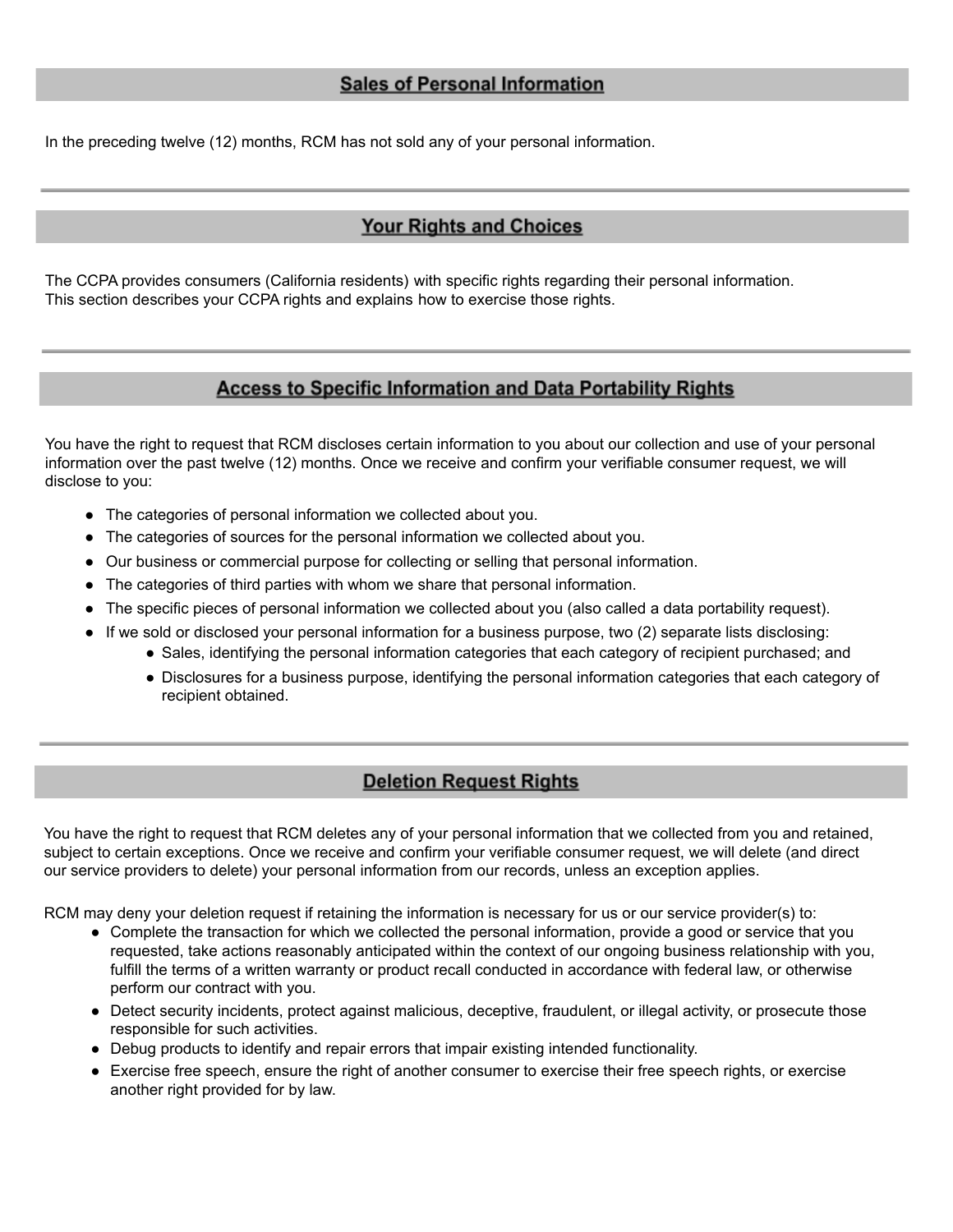- Comply with the California Electronic Communications Privacy Act (Cal. Penal Code § 1546 et. seq.).
- Engage in public or peer-reviewed scientific, historical, or statistical research in the public interest that adheres to all other applicable ethics and privacy laws, when the information's deletion may likely render impossible or seriously impair the research's achievement, if you previously provided informed consent.
- Enable solely internal uses that are reasonably aligned with consumer expectations based on your relationship with us.
- Comply with a legal obligation.
- Make other internal and lawful uses of that information that are compatible with the context in which you provided it.

## **Exercising Access, Data Portability, and Deletion Rights**

To exercise the access, data portability, and deletion rights described above, please submit a verifiable consumer request to us by either:

- Calling us at: (513) 631-2492
- Email us at: MyPrivacy@rchomeloans.com

Only you, or someone legally authorized to act on your behalf, may make a verifiable consumer request related to your personal information. You may also make a verifiable consumer request on behalf of your minor child.

You may only make a verifiable consumer request for access or data portability twice within a 12-month period. The verifiable consumer request must:

- Provide sufficient information that allows us to reasonably verify you are the person about whom we collected personal information or an authorized representative, which may include:
	- Information such as name, home address, phone number, email address, the last four digits of your social security number and/or your date of birth to match to the personal information already maintained by us. We may also use a third-party identity verification service to verify your identity.
- Describe your request with sufficient detail that allows us to properly understand, evaluate, and respond to it.

RCM cannot respond to your request or provide you with personal information if we cannot verify your identity or authority to make the request and confirm the personal information relates to you.

Making a verifiable consumer request does not require you to create an account with us. However, we do consider requests made through your password protected account sufficiently verified when the request relates to personal information associated with that specific account.

We will only use personal information provided in a verifiable consumer request to verify the requestor's identity or authority to make the request.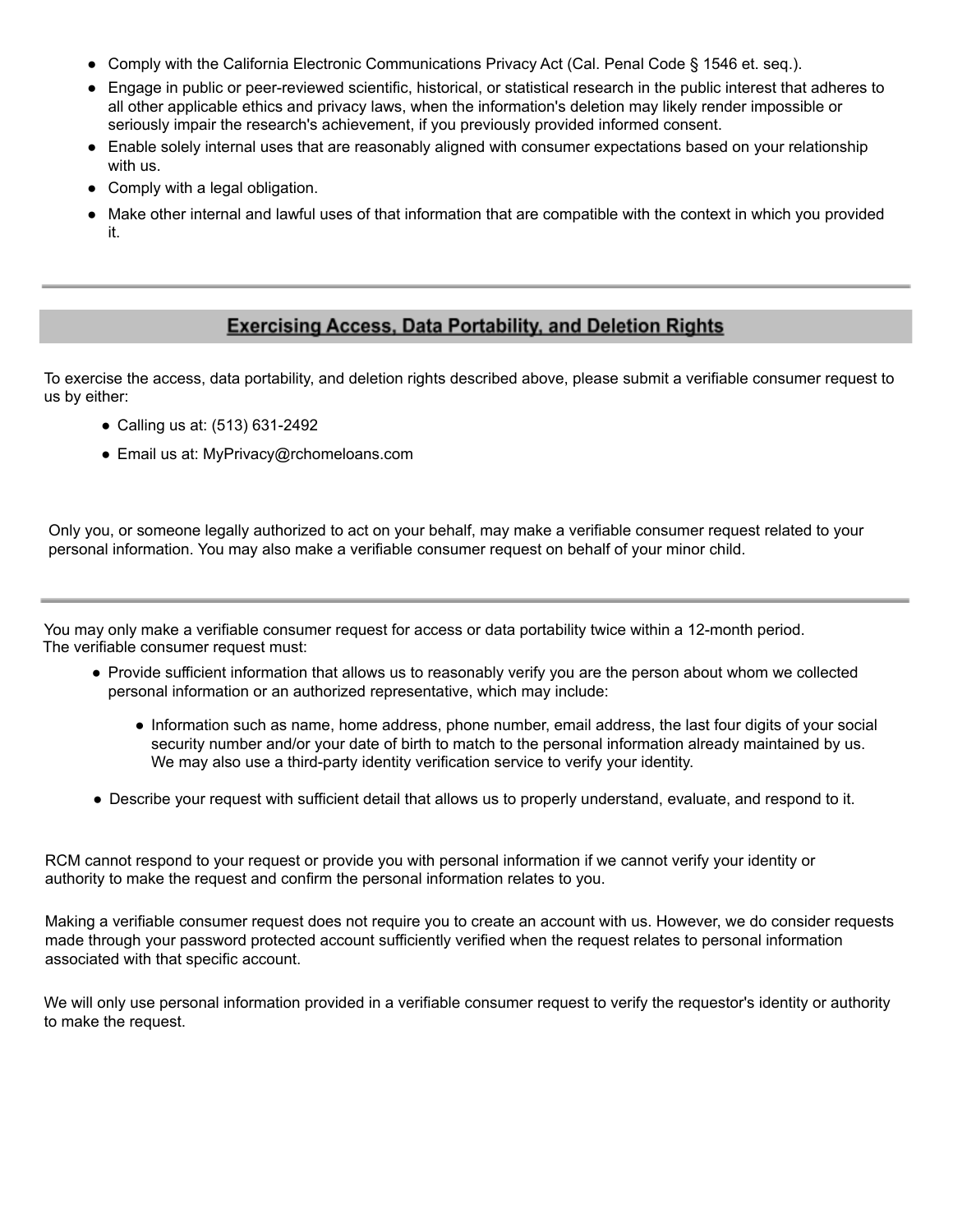## **Response Timing and Format**

RCM aims to respond to a verifiable consumer request within forty-five (45) days of its receipt. If we require more time (up to 45 additional days), we will inform you of the reason and extension period in writing.

If you have an account with us, we will deliver our written response to that account. If you do not have an account with us, we will deliver our written response by mail or electronically, at your option.

Any disclosures we provide will cover the 12-month period preceding the verifiable consumer request's receipt. The response we provide will also explain the reasons we cannot comply with a request, if applicable. For data portability requests, we will select a format to provide your personal information that is readily useable.

We do not charge a fee to process or respond to your verifiable consumer request unless it is excessive, repetitive, or manifestly unfounded. If we determine that the request warrants a fee, we will tell you why we made that decision and provide you with a cost estimate before completing your request.

#### **Personal Information Sales Opt-Out and Opt-In Rights**

RCM does not sell your personal information.

#### **Non-Discrimination**

RCM will not discriminate against you for exercising any of your CCPA rights. Unless permitted by the CCPA, we will not:

- Deny you goods or services.
- Charge you different prices or rates for goods or services, including through granting discounts or other benefits, or imposing penalties.
- Provide you a different level or quality of goods or services.
- Suggest that you may receive a different price or rate for goods or services or a different level or quality of goods or services.

#### **Changes to Our Privacy Notice**

RCM reserves the right to amend this privacy notice at our discretion and at any time. When we make changes to this privacy notice, we will post the updated notice on the Website and update the notice's effective date. **Your continued use of our Website following the posting of changes constitutes your acceptance of such changes.**